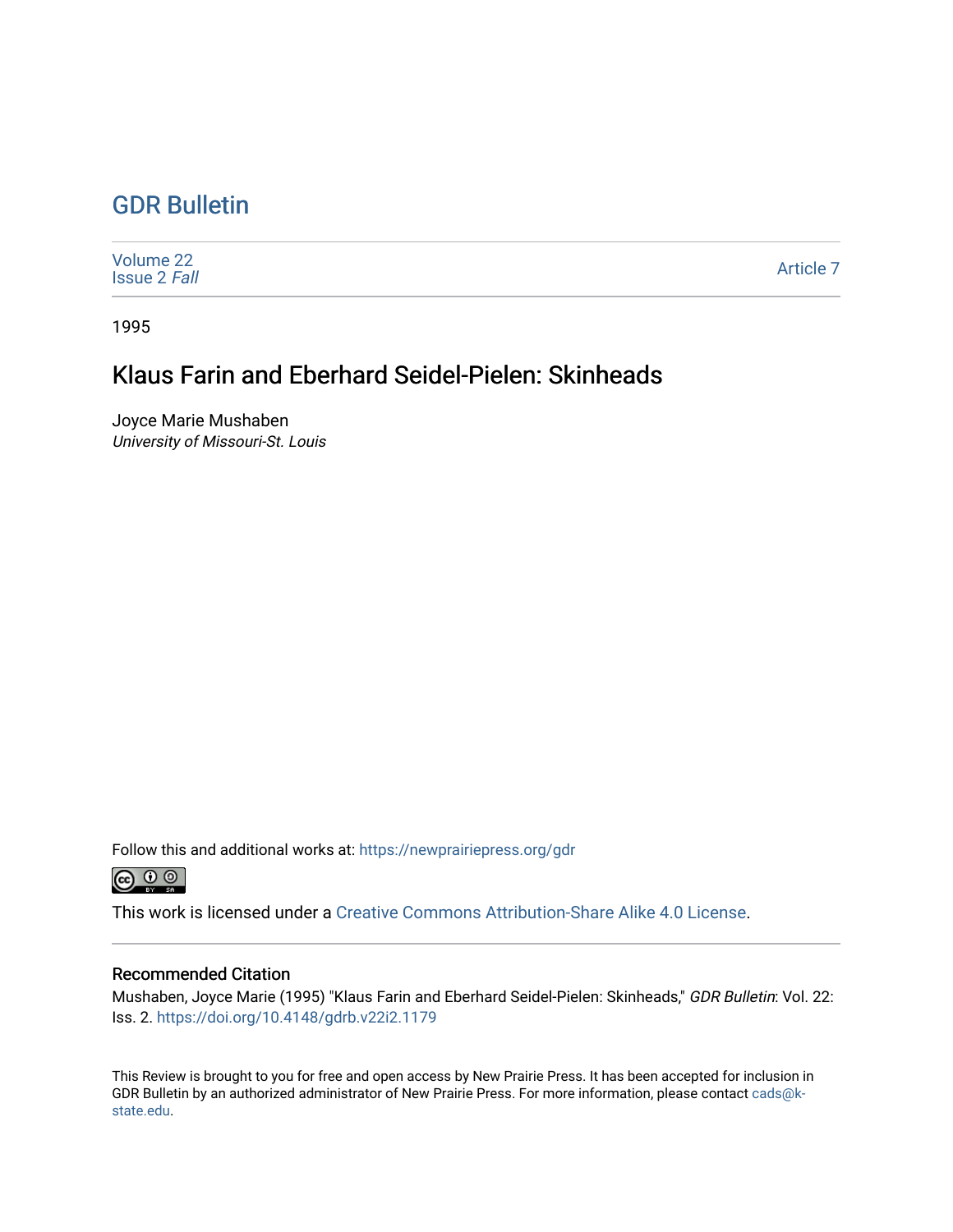### 28 GDR **BULLETIN**

Standpunkt nach der Wende? Ist es ein "typisches" Schicksal—eher nicht. Ist es ein "typisches" Schriftstellerschicksal—eher auch nicht. Gewiß gibt Ensikat Hinweise darauf, warum sein Leben in so gütig-günstigen Bahnen verlief: seine Erziehung, die Gestalt der Mutter als moralische Bastion und Wegweiser, usw. Andrerseits, wie kommt ein normaler Mensch zu einer solchen Anhäufung glücklicher Fügungen? Oder sieht man letzten Endes sein eigenes Leben nicht aus der richtigen Perspektive, falls es eine solche geben sollte? Das unterhaltsame Buch machte nachdenklich, aber in Richtungen, die vielleicht vom Autor gar nicht beabsichtigt waren—was natürlich kein Nachteil sein muß.

Ganz beiläufig beantwortet es auch die Frage, wieviel Narrenfreiheit es in der DDR gab: mehr als man im Westen dachte und weniger als man im Osten wollte. DDR-Schriftsteller wurden des Landes verwiesen, aber einigen gelang offensichtlich der Eulenspiegeltrick mit dem mit Erde beladenem Wagen—ihrem Land, auf dem sie saßen. Es wären mehr Eulenspiegel wünschenswert gewesen. Und das nicht nur im Osten.

**FRITZ** H. **KÖNIG**  *University of Northern Iowa* 

**Farin, Klaus and Eberhard Seidel-Pielen.**  *Skinheads.* **München: Verlag C.H. Beck (Beck'sche Reihe), 1994. 228 pp. ISBN 3-406¬ 37393-3. DM 17,80.** 

This latest work by Farin and Seidel-Pielen, two freelance journalists who have penetrated the German Skinhead scene, pursues a number of ostensibly conflicting aims. Though less sensationalized than their earlier texts—*Krieg in den Städten. Jugendgangs in Deutschland* (Rotbuch, 1991) and *Rechtsrück. Rassismus im neuen Deutschland*  (Rotbuch, 1992)—this book's eclectic style makes for rather uneven reading. The authors' first priority lies in giving voice to diverse members of this troublesome subculture; the first ten pages entail **a**  collection of uncensored quotations in response to the formula, "what being a Skinhead means to me. . . ." Common to all adherents is the fact that they do not perceive *Skinhead-sein* as a movement, i.e., a grassroots organization pursuing a specific sociopolitical agenda, but rather as a *Way of Life.* The individuals profiled see themselves as unpolitical, or otherwise insist that political orientations had little to do with their initial decisions to become Skins. Many claim to have adopted new political beliefs over the course of the last few years, with little obvious consequence for their group identification. The authors make little effort to look for patterns or specific variables accounting for such changes of heart, a weakness at odds with their third priority (see below).

Scene-participants complain that the media's equation of *Skinheads* with *neo-Nazis* ignores the groups transracial, cross-cultural roots, dating back to the SKA, Reggae and Soul-music affinities of British working class youth in the 1970s. Chapter 1 traces the evolution of post-hippie movements in Britain, from the rise of Teddyboys, Mods, Rockers, and Reggae-Fans to the Rude Boys, Punks, Soccer-Hooligans, Oi-Fans and the more recent racist-Skins. The FRG Interior Ministry issued a warning call over the rise of right-extremism in 1969 (after the NPD made its one and only comeback attempt), yet radical-right thinking found little resonance among East or West German youth groups prior to the 1980s. Self-identified Skins complain with fervor and frequency that, on the one hand, distorted media reporting has artificially politicized their subculture, creating deep fissures by requiring sympathizers to declare themselves "for" or "against" racism qua fascism. On the other hand, the media have trivialized the Skin-phenomenon, turning it into a *Modewelle* embraced by rebellious children of the well-to-do, who purchase their ever more expensive Doc Marten boots in *Schickimicki* boutiques. This has pushed "real" (working class) Skinheads into more extremist forms of self-expression, such as tattooing, which signifies a lifetime commitment.

The authors' second purpose is to engage radicalized youth in dialogue, while espousing their own moral/political stand against racism (and critiquing the political establishment for not doing the same). Chapters 2, 3 and 4 offer portraits from the ultra-nationalist *Skin-Szene,* but even here the emphasis falls more on one's *Way of Life* than on explicit political dogmas. The main motive for Skinengagement rests with youth's insatiable need for music, beer and parties of the boy-meets-girl sort. Far-right extremists are depicted as obsessed with their own masculinity, ergo the proclivity for

1